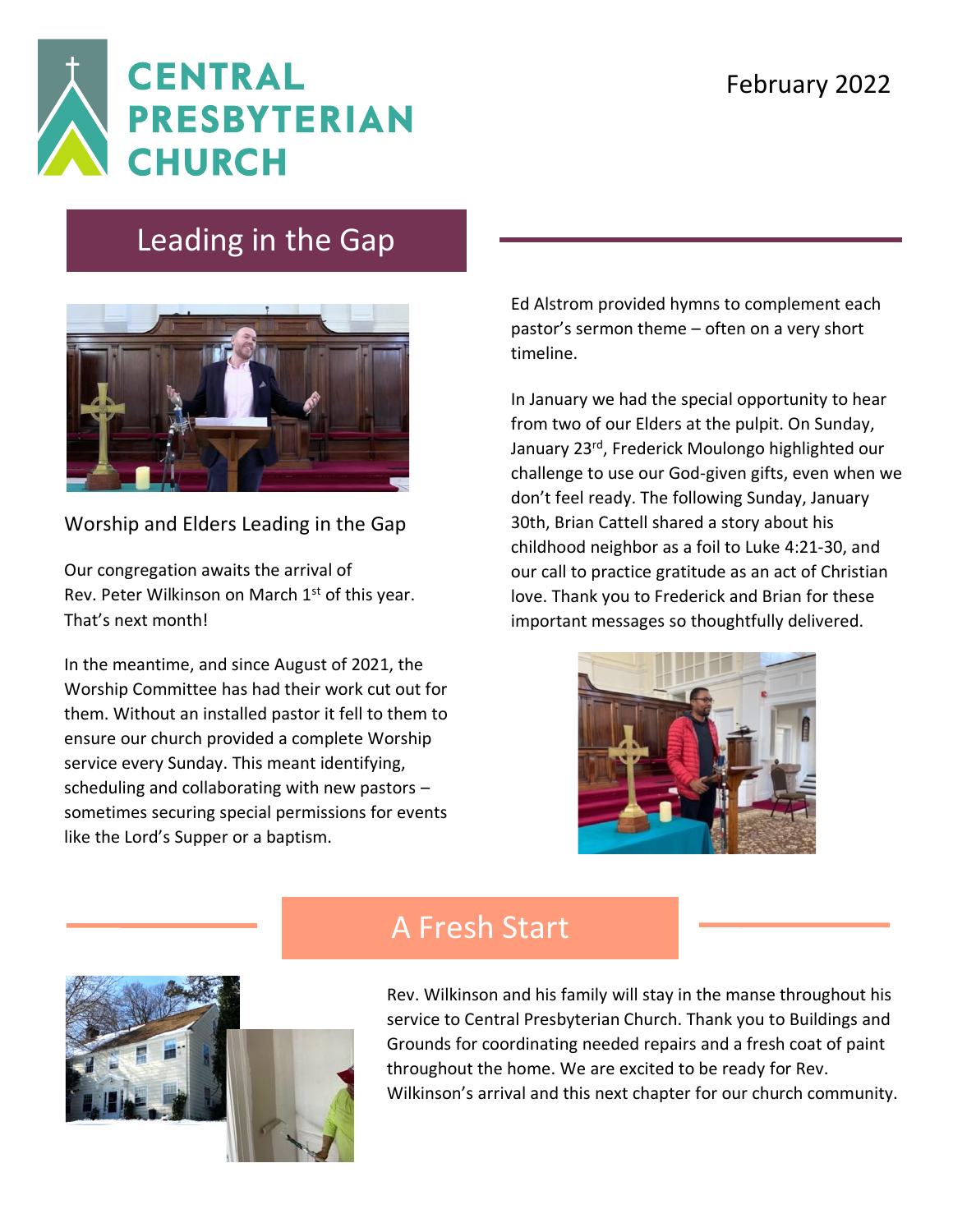# Faith & Fellowship











## IN DEVELOPMENT: SMALL GROUP DINNER AND BIBLE STUDY

Wednesdays, Beginning February 23, 6-8 PM Hybrid: In-Person and Virtual Option

You are invited to a 5-6 week small group study of "[The Flawed Family of God](https://www.pcusastore.com/Products/0664265987/the-flawed-family-of-god.aspx?bCategory=PCBST)". The PCUSA-recommended text invites us to look at families in the Old Testament for keys to our own family 'flaws' and answers for healing and connection. The tentative format is to meet in-person in the Community Room for a simple dinner and then book study. Each week we will review two chapters of the text. Childcare will be provided. A Zoom link will be available to participate in the book study and discussions from home. Please hold tight for confirmation and RSVP details. Thank you to the Christian Education and Communications/Spiritual Outreach committees for collaborating on this fellowship opportunity.

### YOUNG FAMILIES – TREASURE HUNT

Sunday, February 26 at 11 am – 12:30 pm

Join us for organized activities in the Guild Room. Activities for the kids will help them learn of God's treasure. And parents will have some valuable time to simply relax and visit with one another. More details coming in a couple weeks! Program contact: Carolyn Buck – goulderbuck@verizon.net

### SUNDAY SCHOOL

Sundays after Time with Young Disciples (10:15 am) We appreciate the reports of kids, teachers, and parents enjoying the return of Sunday School. We hear the Pastor's Study has been cozy as a waiting spot until the classroom update is complete. Coming soon! Program contact: Carolyn Buck – goulderbuck@verizon.net

MEN'S BIBLE STUDY Saturdays, February 5 and 19, 8 am Program contact: Scott Osborne at 201-704-2510 or [scott.osborne@verizon.net](mailto:scott.osborne@verizon.net)

YOUTH GROUP Sundays, February 6 and 20, 5:30 – 7:00 pm Our middle and high school youth will meet at church. Program contact: Carolyn Buck – goulderbuck@verizon.net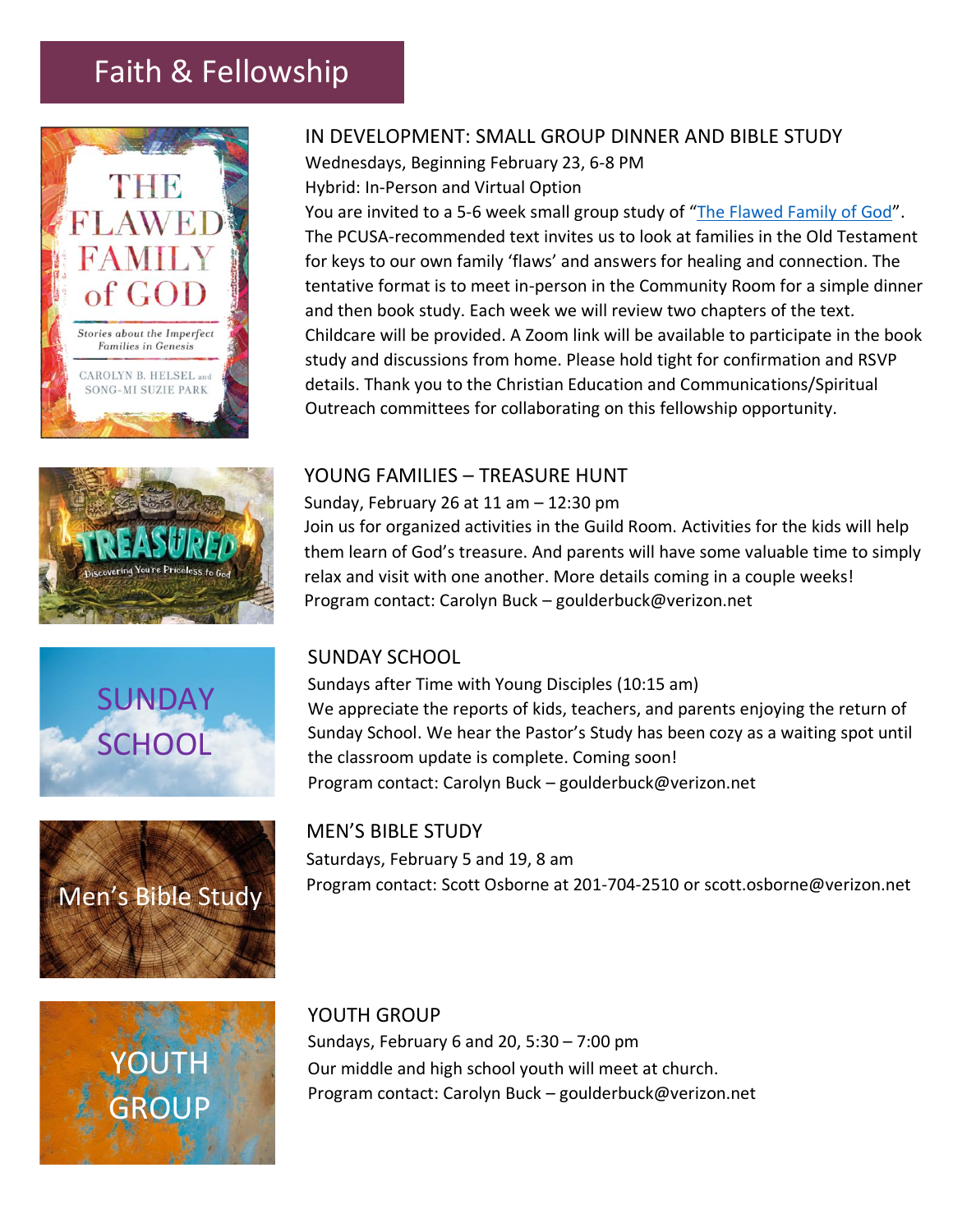# February 2022

| <b>Sunday</b>             | <b>Monday</b> | <b>Tuesday</b>       | <b>Wednesday</b>                         | <b>Thursday</b> |                     | <b>Friday</b>           | <b>Saturday</b> |
|---------------------------|---------------|----------------------|------------------------------------------|-----------------|---------------------|-------------------------|-----------------|
|                           |               | $\vert$ 1            | $\overline{2}$                           | 3               | 4                   |                         | 5               |
|                           |               |                      |                                          |                 |                     |                         | 8:00 AM         |
|                           |               |                      | 6:30 PM - 9:30 PM                        |                 |                     |                         | Men's Bible     |
|                           |               |                      | <b>Private Event</b>                     |                 |                     |                         | Study           |
|                           |               |                      | 7:30 PM Personnel                        |                 |                     |                         |                 |
|                           |               |                      | Committee meeting                        |                 |                     |                         |                 |
| $\vert 6$                 | 7             | 8                    | 9                                        | 10              | 11                  |                         | 12              |
| 10:00 AM Worship          |               |                      |                                          |                 |                     |                         |                 |
| w/Lord's Supper           |               |                      |                                          |                 |                     |                         |                 |
| <b>Rev. Frank Broyles</b> |               |                      |                                          |                 |                     |                         |                 |
| 5:30 PM Youth Group       |               | 7:00 PM Session      | 6:30 PM - 9:30 PM                        |                 |                     |                         |                 |
| *6:30 PM - 9:00 PM AA     |               | Meeting              | <b>Private Event</b>                     |                 |                     |                         |                 |
| 13                        | 14            | 15                   | 16                                       | 17              | 18                  |                         | 19              |
| 10:00 AM Worship          |               |                      |                                          |                 |                     |                         | 8:00 AM         |
| w/Sunday School           |               |                      |                                          |                 |                     |                         | Men's Bible     |
| Rev. Frank Broyles        |               | 8:00 PM Worship      |                                          |                 |                     |                         | Study           |
|                           |               | Committee            | 6:30 PM - 9:30 PM                        |                 |                     |                         |                 |
| *6:30 PM - 9:00 PM AA     |               | meeting              | <b>Private Event</b>                     |                 |                     |                         |                 |
| <b>20</b>                 | 21            | 22                   | 23                                       | 24              | 25                  |                         | 26              |
| 10:00 AM Worship          | President's   | 7:30 PM              | $6:00 - 8:00$ PM Tentative               |                 |                     |                         |                 |
| w/Sunday School           | Day - Office  | Communication        | Start Date for "The                      |                 |                     |                         |                 |
| Rev. Frank Broyles        | Closed        |                      | Spiritual Outreach Flawed Family of God" |                 |                     |                         |                 |
|                           |               |                      | Small Group Study                        |                 |                     |                         |                 |
|                           |               |                      | 6:30 PM - 9:30 PM                        |                 |                     |                         |                 |
| 5:30 PM Youth Group       |               |                      | <b>Private Event</b>                     |                 |                     |                         |                 |
| *6:30 PM - 9:00 PM AA     |               |                      | 7:00 PM Deacons meet                     |                 |                     |                         |                 |
| 27                        | 28            |                      |                                          | 12              |                     | David Arndt             |                 |
| 10:00 AM Worship          |               |                      | <b>Birthdays</b>                         |                 |                     | Alexa Arndt Ordemann    |                 |
| w/Sunday School           |               |                      |                                          |                 |                     | Jimmy Cabezas           |                 |
| Rev. Frank Broyles        |               |                      |                                          |                 |                     | Joanne Ammann           |                 |
| $11:00$ AM - 12:30 PM     |               |                      |                                          | 19              |                     | <b>Grace Fitzgerald</b> |                 |
| Young Families            |               | Victoria Sneden<br>4 |                                          | 20              | <b>Arshon Moses</b> |                         |                 |
| Gathering - Treasure      |               | Emma Faber<br>9      |                                          | 24              | Frederick Moulongo  |                         |                 |
| Hunt                      |               | 10 Charles Henze     |                                          |                 |                     | Irene Worth             |                 |
|                           |               |                      |                                          | 29              |                     | H. Neal Day             |                 |
| *6:30 PM - 9:00 PM AA     |               |                      |                                          |                 |                     |                         |                 |

\* Tentative